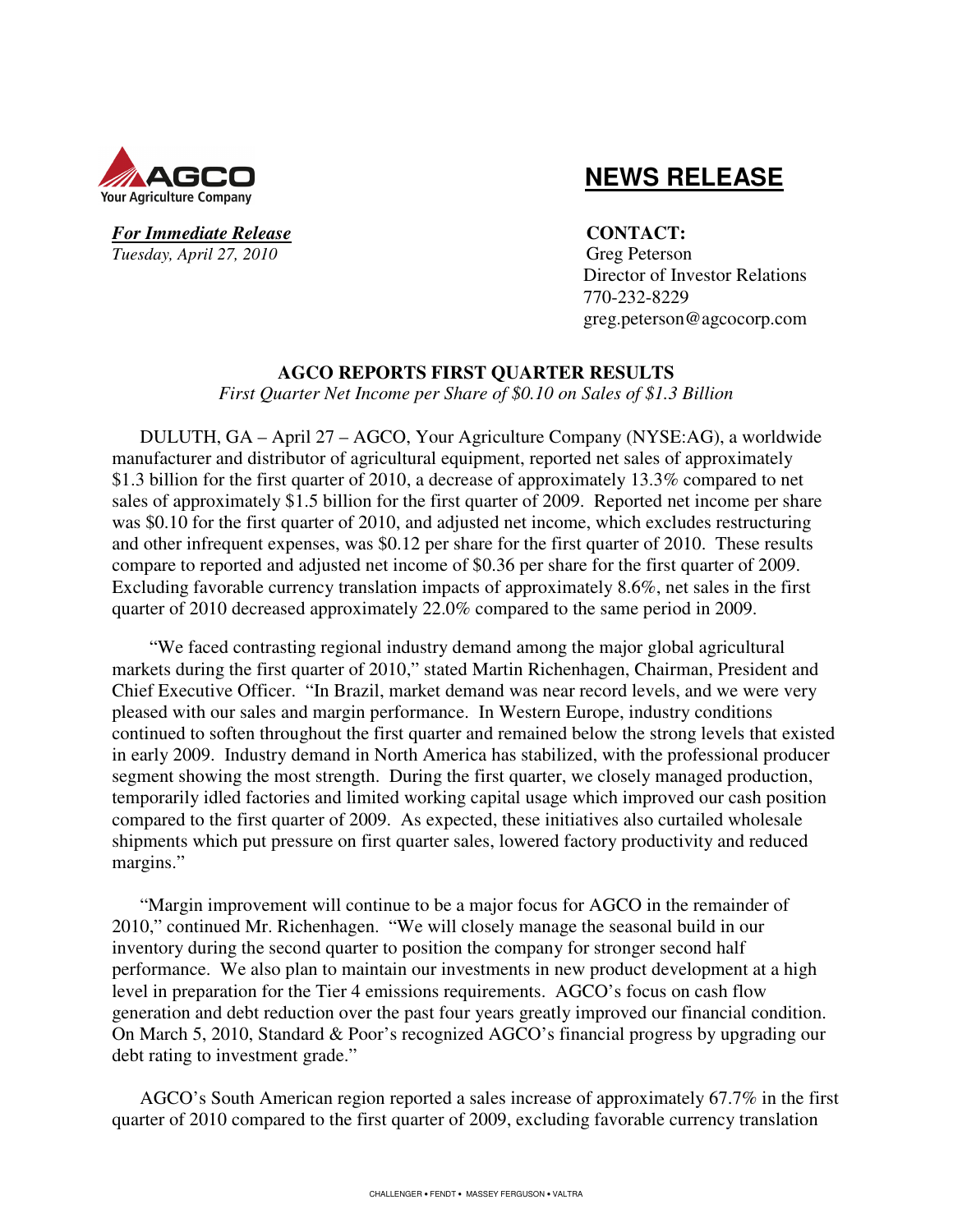impacts. Stronger industry demand in Brazil and Argentina produced most of the increase. The Europe/Africa/Middle East (EAME) region reported a sales decline of approximately 36.5% in the first quarter of 2010 compared to the first quarter of 2009, excluding favorable currency translation impacts. The sales declines were due to constrained production and weaker industry demand in all of the major markets across Europe. In the North American region, sales in the first quarter of 2010 declined approximately 30.5% compared to the first quarter of 2009, excluding favorable currency translation impacts. Working capital initiatives to manage dealer inventory levels and lower sales of utility tractors and hay products produced the decline.

Sales declines, reduced gross margins and increased engineering expenses contributed to lower income from operations for the first quarter of 2010 compared to the first quarter of 2009. Production cuts associated with inventory reduction efforts and a weaker product mix, partially offset by lower material costs, produced lower gross margins. The Company increased its investment in new product development in order to meet new emission standards, resulting in increased engineering expense in the first quarter of 2010 compared to the same period last year.

### **Market Update**

| Inaustry Unit Ketail Sales   |                   |                   |
|------------------------------|-------------------|-------------------|
|                              | <b>Tractors</b>   | <b>Combines</b>   |
|                              | Change from       | Change from       |
| Ouarter ended March 31, 2010 | Prior Year Period | Prior Year Period |
| North America                | $+1\%$            | $+1\%$            |
| South America                | $+53\%$           | $+59\%$           |
| Western Europe               | $-23%$            | $-44%$            |

### *Industry Unit Retail Sales*

#### *North America*

In the first quarter of 2010, industry unit retail sales of tractors were up modestly compared to the same period in 2009. The expectation of higher farm income and improving farmer sentiment contributed to the strength in retail sales of high horsepower tractors and combines. Continued weakness in the dairy and livestock sectors contributed to lower industry unit retail sales of mid-range tractors and hay equipment, which both declined compared to 2009 levels.

### *South America*

Industry unit retail sales of tractors in the first quarter of 2010 increased approximately 53% in Brazil compared to the same period in 2009. The expectation of strong harvests for row crop farmers as well as supportive government financing programs produced robust growth compared to weak market conditions experienced in the first quarter of 2009. Improved weather and forecasts for increased crop production in Argentina contributed to a 37% increase in industry unit retail sales in the first quarter of 2010 compared to the same period last year.

#### *Western Europe*

Industry demand in Western Europe continued to decline during the first quarter of 2010 compared to the prior year period. Industry unit retail tractor volumes were down approximately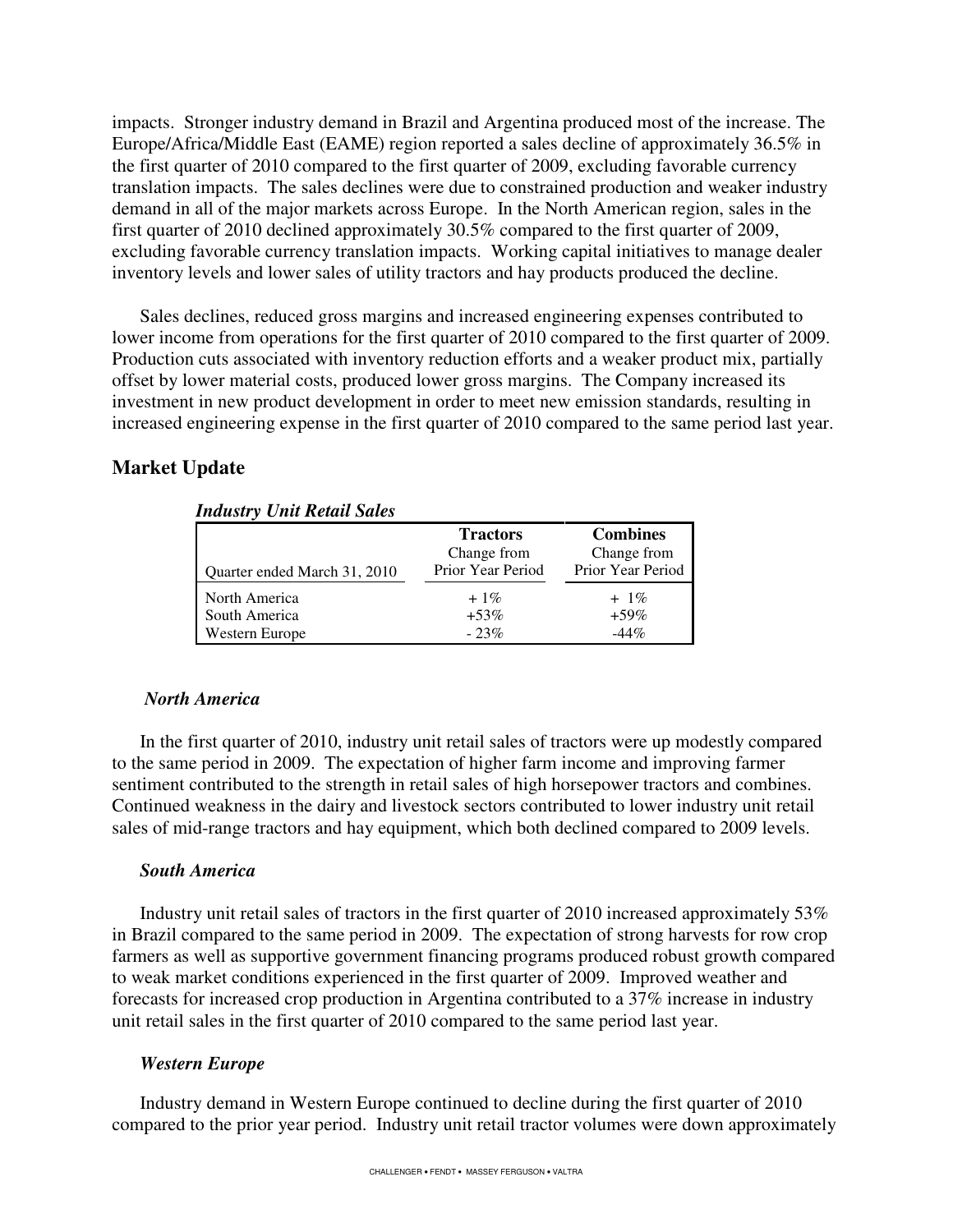23% compared to the first quarter of 2009. Slower recovery of the general economy, weaker farmer sentiment and lower farm income in 2009 all contributed to the decline in 2010. The industry unit retail tractor sales in France, Scandinavia and Germany all declined between 25% and 30% in the first quarter of 2010 compared to the first quarter of 2009.

"The potential for near record crop production, solid commodity prices and generous government financing programs in Brazil, as well as improved conditions in Argentina, have created robust market conditions in South America," stated Mr. Richenhagen. "In North America, more favorable planting conditions compared to 2009 and positive farm economics have helped stabilize the demand for farm equipment. Sales of high horsepower tractors and combines to the professional producer segment remain strong. Lagging economic conditions in Western Europe and weaker farmer sentiment are weighing on that market. Industry conditions in Eastern Europe and Russia remained weak due to ongoing credit constraints. Looking ahead, we expect global demand for grain and protein to increase as the world's economies strengthen. Growing demand for these commodities should provide positive long-term support for farm income and for our industry."

### **Regional Results**

|               | Three Months Ended March 31, |              |                           |                                                                   |
|---------------|------------------------------|--------------|---------------------------|-------------------------------------------------------------------|
|               | $2010^{(1)}$                 | $2009^{(1)}$ | $%$ change<br>from $2009$ | $%$ change from<br>$2009$ due to<br>currency<br>translation $(1)$ |
| North America | 282.9<br>\$.                 | 393.3<br>S   | $-28.1\%$                 | $+2.4%$                                                           |
| South America | 377.3                        | 179.5        | $+110.2\%$                | $+42.5%$                                                          |
| <b>EAME</b>   | 612.3                        | 905.7        | $-32.4\%$                 | $+4.1\%$                                                          |
| Rest of World | 55.7                         | 54.2         | $+2.8\%$                  | $+16.4%$                                                          |
| <b>Total</b>  | \$1,328.2                    | \$1,532.7    | $-13.3\%$                 | $+8.6\%$                                                          |

## *AGCO Regional Net Sales (in millions)*

Effective for the quarter ended March 31, 2010, the Company has realigned its business segment reporting structure to reflect changes to its internal management and organizational structure over the past year. The Company's reportable segments will change from North America; South America; Europe/Africa/Middle East and Asia/Pacific to North America; South America; Europe/Africa/Middle East and Rest of World. The Rest of World reportable segment includes the regions of Eastern Europe, Asia, Australia and New Zealand. The Europe/Africa/ Middle East segment no longer includes certain markets in Eastern Europe. Disclosures above for the three months ended March 31, 2009 have been adjusted to reflect the change in the Company's reportable segments.

### *North America*

Dealer destocking initiatives and continued weakness in the dairy and livestock sectors produced lower North American sales, with the most significant declines in the mid-range tractor and hay equipment categories. Lower sales, the impact of lower production and increased expenditures on engineering efforts primarily aimed at meeting new emission standards resulted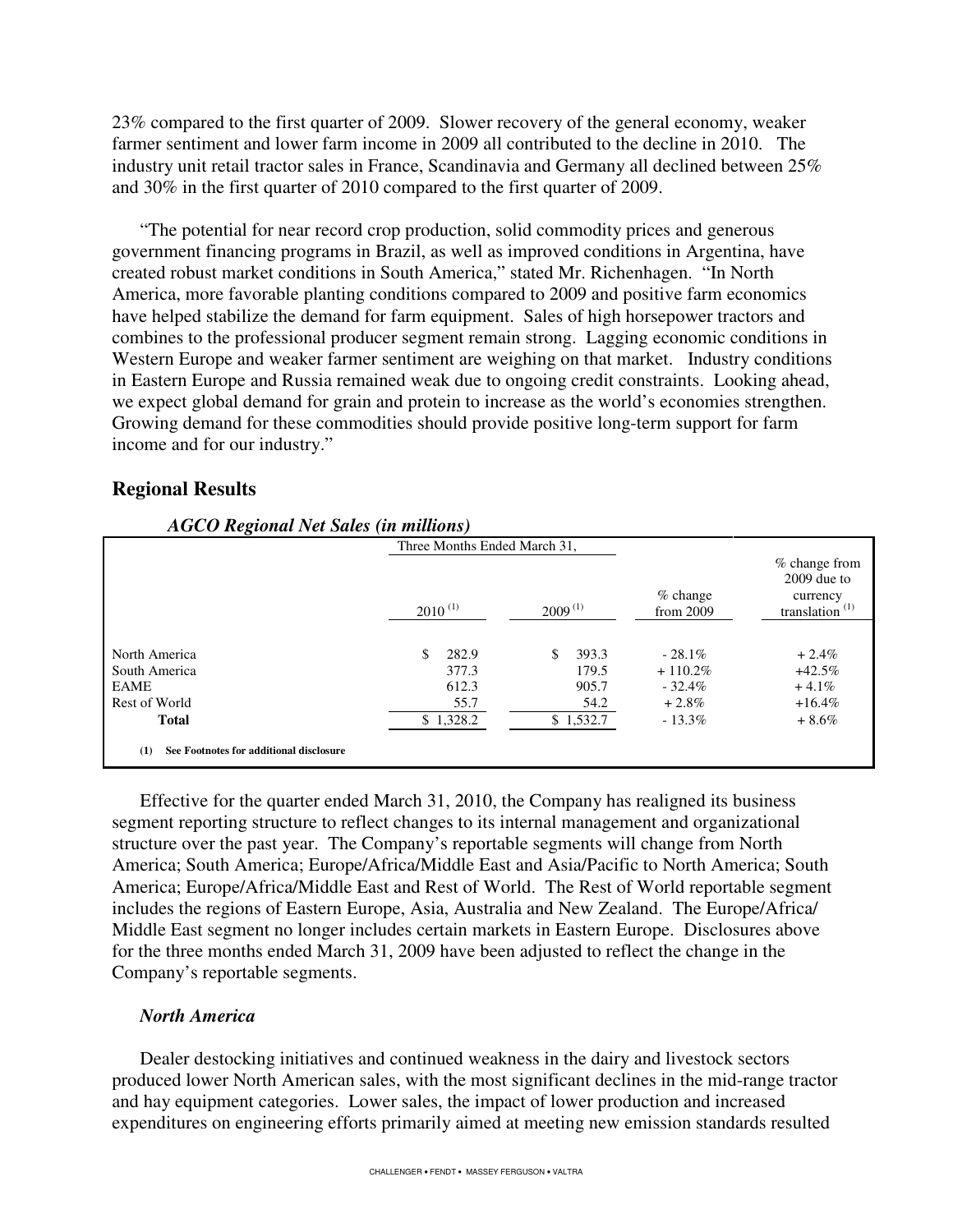in a decline in income from operations of approximately \$12.5 million for the first quarter of 2010 compared to the same period in 2009.

### *South America*

Strong farm fundamentals and the extension of favorable government financing programs in Brazil combined with improved conditions in Argentina resulted in a 68% increase in South American sales in the first quarter of 2010 compared to the same period in 2009, excluding the impact of favorable currency translation. Income from operations increased approximately \$37.4 million in the first quarter of 2010 compared to the same period in 2009. Sales growth, improved factory productivity and a richer product mix in Brazil led to the increase in operating income.

### *EAME*

Weak market conditions in Western Europe and dealer destocking resulted in significant sales declines in the EAME region. AGCO experienced the largest declines in Germany, France and the United Kingdom. Income from operations declined by approximately \$79.5 million in the first quarter of 2010 compared to the same period in 2009. Reduced sales, lower production levels and, increased engineering expenses contributed to the decline.

#### *Rest of World*

Net sales in AGCO's Rest of World segment declined by approximately 13.6% during the first quarter of 2010 compared to the prior year period excluding the impact of currency translation. Softer market conditions in Australia, New Zealand and Japan drove most of the decline. Income from operations in the Rest of World region decreased approximately \$1.1 million in the first quarter of 2010 compared to the same period in 2009 due to weaker sales.

### **Outlook**

Global industry sales are expected to be relatively flat in 2010 compared to 2009. Strong industry demand in South America is expected to produce strong growth in the first half of 2010, compared to a weak first half of 2009. North American industry demand is expected to remain stable for the remainder of the year. Weak market conditions in Western Europe are expected to stabilize during the second half of 2010, making comparisons to 2009 more favorable in the second half of the year. Continued economic weakness in the Commonwealth of Independent States and Eastern Europe is expected to keep industry demand at very low levels in those markets throughout 2010.

AGCO is targeting adjusted earnings per share in a range from \$1.65 to \$1.75 for the full year of 2010. Net sales are expected to range from \$6.7 billion to \$6.8 billion. Gross margin improvements are expected to be offset by higher engineering expenses for new product development and Tier 4 emission requirements, as well as higher pension costs. Earnings per share projections exclude restructuring expenses expected to be incurred in the Company's European operations, estimated at approximately \$0.10 per share for the full year of 2010.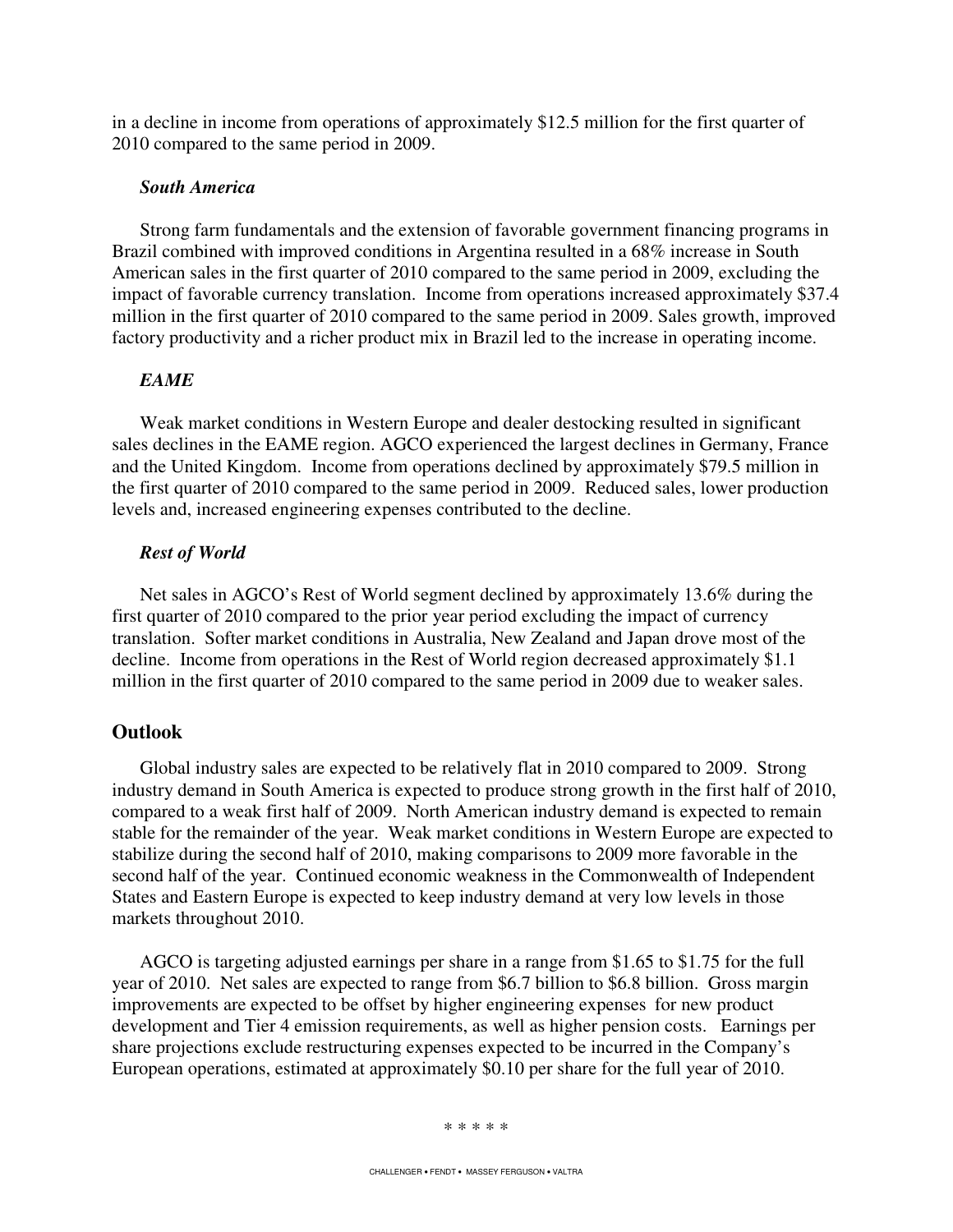AGCO will be hosting a conference call with respect to this earnings announcement at 10:00 a.m. Eastern Time on Tuesday, April 27, 2010. The Company will refer to slides on its conference call. Interested persons can access the conference call and slide presentation via AGCO's website at www.agcocorp.com on the "Investors/Events" page. A replay of the conference call will be available approximately two hours after the conclusion of the conference call for twelve months following the call. A copy of this press release will be available on AGCO's website for at least twelve months following the call.

\* \* \* \* \*

### *Safe Harbor Statement*

Statements that are not historical facts, including the projections of earnings per share, sales, market conditions, margin improvements, inventory management, product development, industry demand, general economic conditions, commodity demand, farm incomes, pension costs and engineering and restructuring expenses, are forward-looking and subject to risks which could cause actual results to differ materially from those suggested by the statements. These forwardlooking statements involve a number of risks and uncertainties. The following are among the factors that could cause actual results to differ materially from the results discussed in or implied by the forward-looking statements. Further information concerning these and other factors is included in AGCO's filings with the Securities and Exchange Commission, including its Form 10-K for the year ended December 31, 2009. AGCO disclaims any obligation to update any forward-looking statements except as required by law.

- Our financial results depend entirely upon the agricultural industry, and factors that adversely affect the agricultural industry generally, including declines in the general economy, increases in farm input costs, lower commodity prices, lower farm income and changes in the availability of credit for our retail customers, will adversely affect us.
- The recent poor performance of the general economy may result in a decline in demand for our products. However, we are unable to predict with accuracy the amount or duration of this decline, and our forward-looking statements reflect merely our best estimates at the current time.
- A majority of our sales and manufacturing take place outside of the United States, and, as a result, we are exposed to risks related to foreign laws, taxes, economic conditions, labor supply and relations, political conditions and governmental policies. These risks may delay or reduce our realization of value from our international operations.
- Most retail sales of the products that we manufacture are financed, either by our retail finance joint ventures with Rabobank or by a bank or other private lender. During the first quarter of 2010, our joint ventures with Rabobank, which are controlled by Robobank and are dependent upon Rabobank for financing as well, financed approximately 50% of the retail sales of our tractors and combines in the markets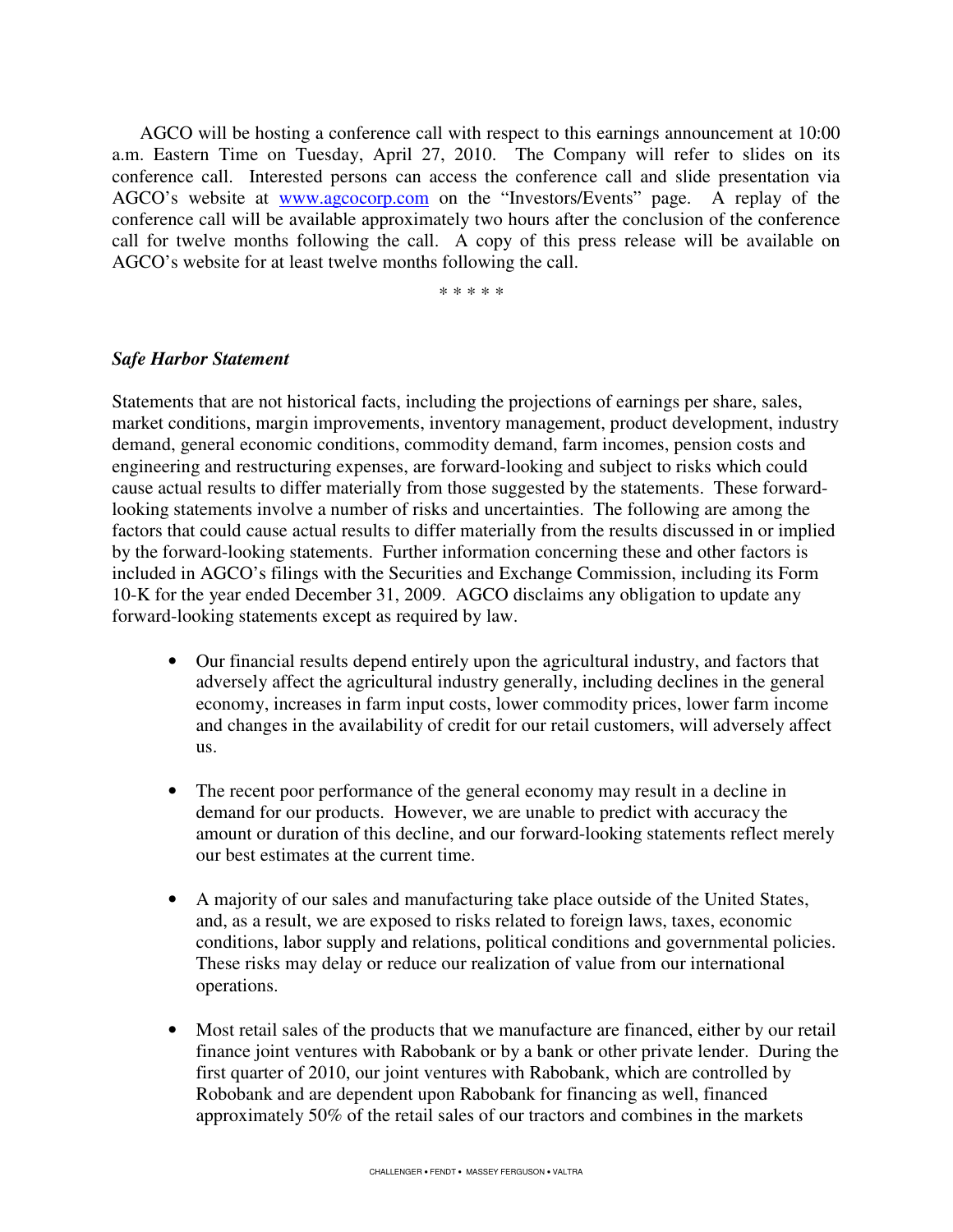where the joint ventures operate. Any difficulty by Rabobank to continue to provide that financing, or any business decision by Rabobank as the controlling member not to fund the business or particular aspects of it (for example, a particular country or region), would require the joint ventures to find other sources of financing (which may be difficult to obtain), or us to find another source of retail financing for our customers, or our customers would be required to utilize other retail financing providers. As a result of the ongoing economic downturn, financing for capital equipment purchases generally has become more difficult and expensive to obtain. To the extent that financing is not available or available only at unattractive prices, our sales would be negatively impacted.

- Both AGCO and our retail finance joint ventures have substantial accounts receivables from dealers and end customers, and we would be adversely impacted if the collectability of these receivables was not consistent with historical experience; this collectability is dependent upon the financial strength of the farm industry, which in turn is dependent upon the general economy and commodity prices, as well as several of the other factors listed in this section.
- We recently have experienced substantial and sustained volatility with respect to currency exchange rate and interest rate changes, which can adversely affect our reported results of operations and the competitiveness of our products.
- We are subject to extensive environmental laws and regulations, and our compliance with, or our failure to comply with, existing or future laws and regulations could delay production of our products or otherwise adversely affect our business.
- We have significant pension obligations with respect to our employees, and our available cash flow may be adversely affected in the event that payments become due under any pension plans that are unfunded or underfunded. Declines in the market value of the securities used to fund these obligations result in increased pension expense in future periods.
- The agricultural equipment industry is highly seasonal, and seasonal fluctuations significantly impact results of operations and cash flows.
- Our success depends on the introduction of new products, particularly engines that comply with emission requirements, which requires substantial expenditures.
- We depend on suppliers for raw materials, components and parts for our products, and any failure by our suppliers to provide products as needed, or by us to promptly address supplier issues, will adversely impact our ability to timely and efficiently manufacture and sell products. We also are subject to raw material price fluctuations, which can adversely affect our manufacturing costs.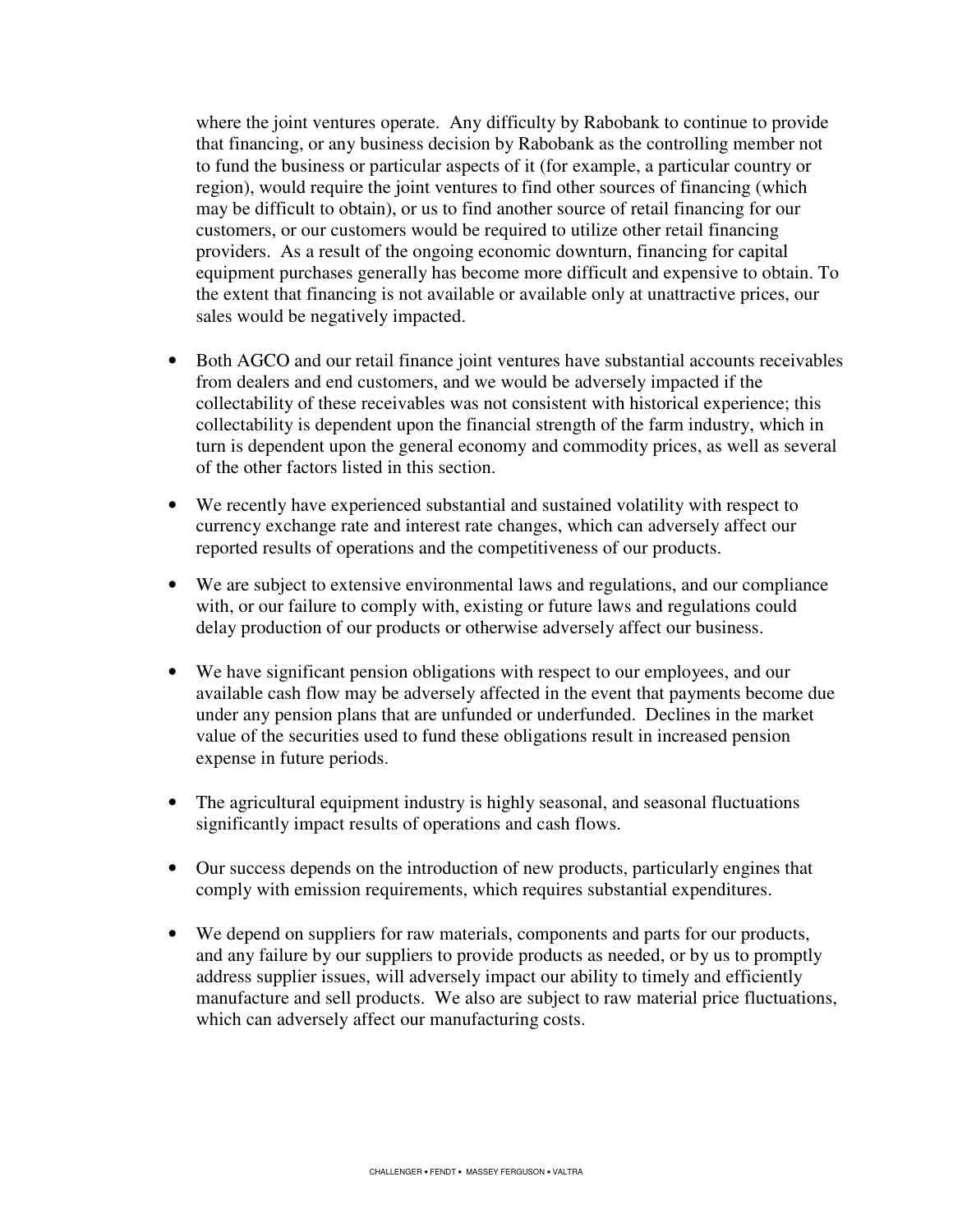- We face significant competition and, if we are unable to compete successfully against other agricultural equipment manufacturers, we would lose customers and our net sales and profitability would decline.
- We have a substantial amount of indebtedness, and as result, we are subject to certain restrictive covenants and payment obligations that may adversely affect our ability to operate and expand our business.

\* \* \* \* \*

### *About AGCO*

AGCO, Your Agriculture Company (NYSE: AGCO), was founded in 1990 and offers a full product line of tractors, combines, hay tools, sprayers, forage, tillage equipment, implements and related replacement parts. AGCO agricultural products are sold under the core brands of Challenger®, Fendt®, Massey Ferguson® and Valtra®, and are distributed globally through more than 2,700 independent dealers and distributors, in more than 140 countries worldwide. AGCO provides retail financing through AGCO Finance. AGCO is headquartered in Duluth, Georgia, USA. In 2009, AGCO had net sales of \$6.6 billion.

# # # # #

Please visit our website at www.agcocorp.com.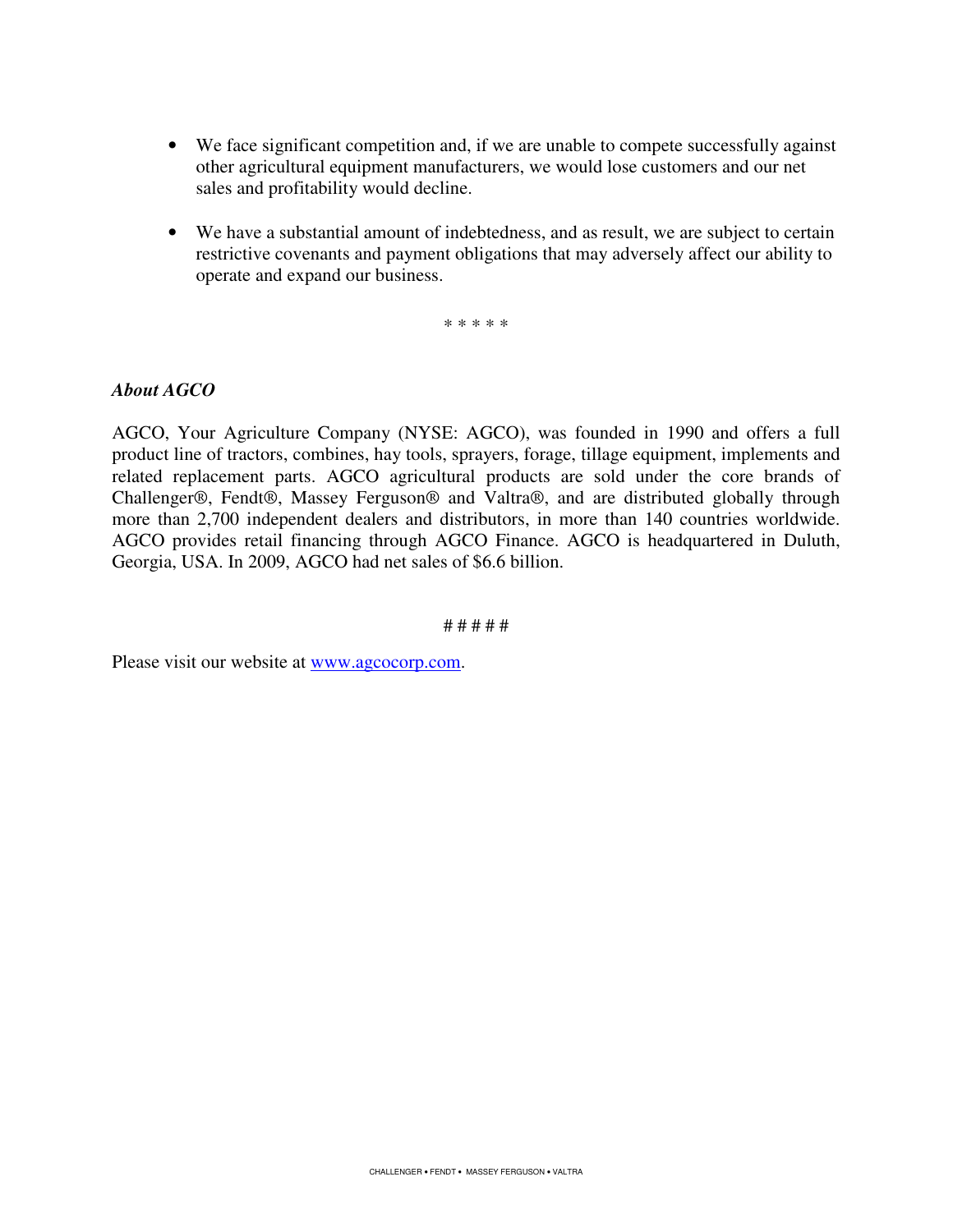### AGCO CORPORATION AND SUBSIDIARIES CONDENSED CONSOLIDATED BALANCE SHEETS (unaudited and in millions)

|                                                                      | March 31,<br>2010 | December 31,<br>2009 |
|----------------------------------------------------------------------|-------------------|----------------------|
|                                                                      |                   |                      |
| <b>ASSETS</b>                                                        |                   |                      |
| <b>Current Assets:</b>                                               |                   |                      |
| Cash and cash equivalents                                            | \$<br>408.1       | \$<br>651.4          |
| Accounts and notes receivable, net                                   | 877.7             | 725.2                |
| Inventories, net                                                     | 1,303.3           | 1.156.7              |
| Deferred tax assets                                                  | 65.0              | 63.6                 |
| Other current assets                                                 | 143.4             | 151.6                |
| Total current assets                                                 | 2.797.5           | 2.748.5              |
|                                                                      | 862.2             | 910.0                |
| Property, plant and equipment, net<br>Investment in affiliates       | 351.3             | 353.9                |
| Deferred tax assets                                                  | 58.0              | 70.0                 |
| Other assets                                                         | 111.0             | 115.7                |
|                                                                      | 158.1             | 166.8                |
| Intangible assets, net<br>Goodwill                                   | 603.3             | 634.0                |
|                                                                      |                   |                      |
| Total assets                                                         | \$<br>4,941.4     | \$<br>4,998.9        |
| <b>LIABILITIES AND STOCKHOLDERS' EQUITY</b>                          |                   |                      |
| <b>Current Liabilities:</b>                                          |                   |                      |
| Current portion of long-term debt                                    | \$                | \$<br>0.1            |
| Convertible senior subordinated notes                                | 195.1             | 193.0                |
| Securitization facilities                                            | 137.5             |                      |
| Accounts payable                                                     | 642.5             | 621.6                |
| Accrued expenses                                                     | 699.9             | 808.7                |
| Other current liabilities                                            | 47.2              | 45.5                 |
| Total current liabilities                                            | 1,722.2           | 1,668.9              |
| Long-term debt, less current portion                                 | 439.7             | 454.0                |
| Pensions and postretirement health care benefits                     | 261.2             | 276.6                |
| Deferred tax liabilities                                             | 112.2             | 118.7                |
| Other noncurrent liabilities                                         | 76.0              | 78.0                 |
| <b>Total liabilities</b>                                             | 2,611.3           | 2,596.2              |
|                                                                      |                   |                      |
|                                                                      |                   |                      |
| Temporary Equity:                                                    |                   |                      |
| Equity component of redeemable convertible senior subordinated notes | 6.2               | 8.3                  |
| Stockholders' Equity:                                                |                   |                      |
| AGCO Corporation stockholders' equity:                               |                   |                      |
| Common stock                                                         | 0.9               | 0.9                  |
| Additional paid-in capital                                           | 1,054.7           | 1,061.9              |
| Retained earnings                                                    | 1,527.9           | 1,517.8              |
| Accumulated other comprehensive loss                                 | (260.7)           | (187.4)              |
| Total AGCO Corporation stockholders' equity                          | 2,322.8           | 2,393.2              |
| Noncontrolling interest                                              | 1.1               | 1.2                  |
| Total stockholders' equity                                           | 2,323.9           | 2,394.4              |
| Total liabilities, temporary equity and stockholders' equity         | \$<br>4,941.4     | 4,998.9<br>\$        |
|                                                                      |                   |                      |

See accompanying notes to condensed consolidated financial statements.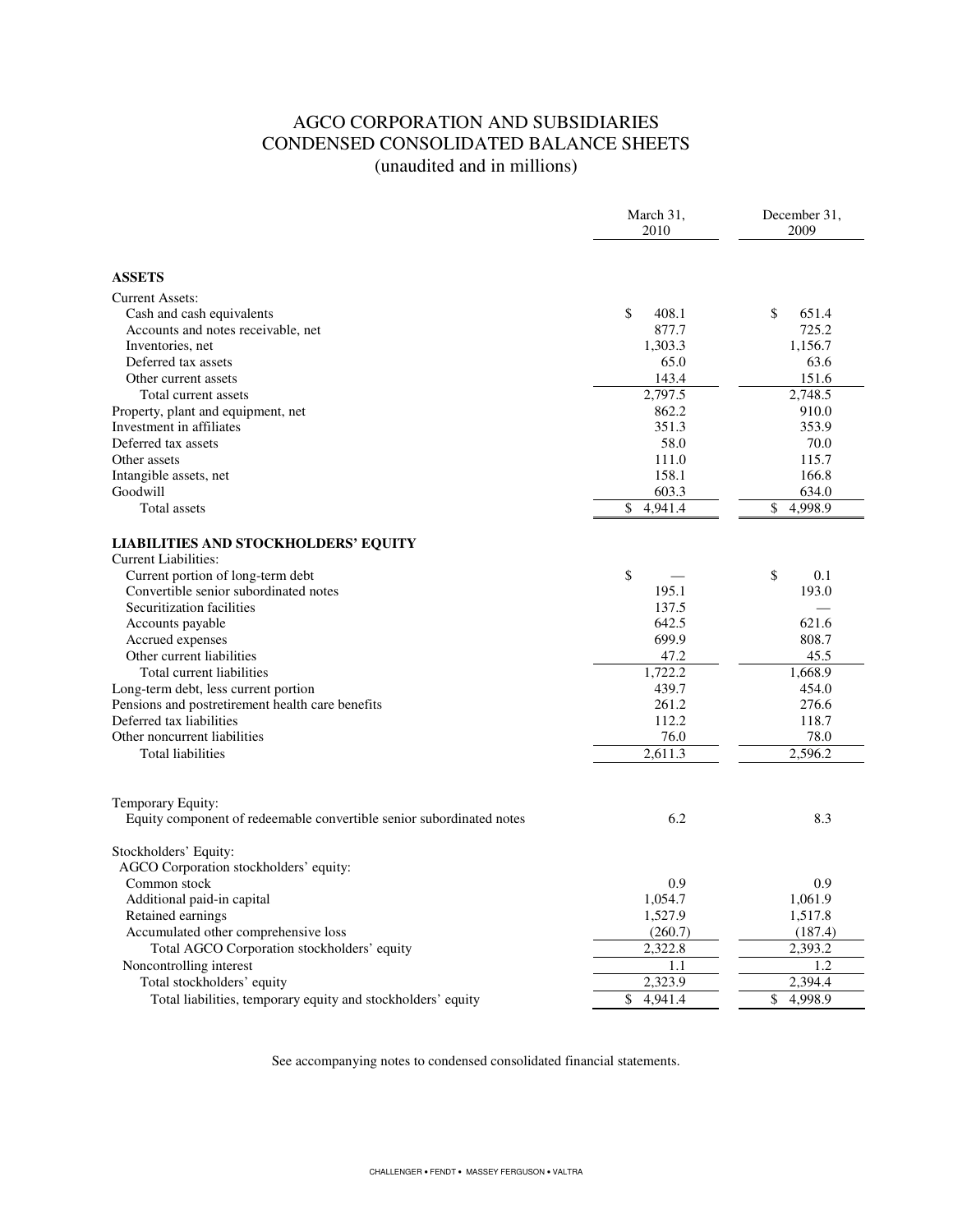### AGCO CORPORATION AND SUBSIDIARIES CONDENSED CONSOLIDATED STATEMENTS OF OPERATIONS (unaudited and in millions, except per share data)

|                                                                                | Three Months Ended March 31, |               |
|--------------------------------------------------------------------------------|------------------------------|---------------|
|                                                                                | 2010                         | 2009          |
| Net sales                                                                      | \$<br>1,328.2                | \$<br>1,532.7 |
| Cost of goods sold                                                             | 1,103.6                      | 1,261.9       |
| Gross profit                                                                   | 224.6                        | 270.8         |
| Selling, general and administrative expenses                                   | 157.0                        | 161.6         |
| Engineering expenses                                                           | 52.1                         | 48.0          |
| Restructuring and other infrequent expenses                                    | 1.6                          |               |
| Amortization of intangibles                                                    | 4.5                          | 4.1           |
| Income from operations                                                         | 9.4                          | 57.1          |
| Interest expense, net                                                          | 9.6                          | 11.5          |
| Other (income) expense, net                                                    | (2.5)                        | 6.4           |
| Income before income taxes and equity in net earnings of affiliates            | 2.3                          | 39.2          |
| Income tax provision                                                           | 3.8                          | 14.4          |
| (Loss) income before equity in net earnings of affiliates                      | (1.5)                        | 24.8          |
| Equity in net earnings of affiliates                                           | 11.5                         | 8.9           |
| Net income                                                                     | 10.0                         | 33.7          |
| Net loss attributable to noncontrolling interest                               | 0.1                          |               |
| Net income attributable to AGCO Corporation and subsidiaries                   | \$<br>10.1                   | \$<br>33.7    |
| Net income per common share attributable to AGCO Corporation and subsidiaries: |                              |               |
| <b>Basic</b>                                                                   | \$<br>0.11                   | \$<br>0.37    |
| Diluted                                                                        | \$<br>0.10                   | \$<br>0.36    |
| Weighted average number of common and common equivalent shares outstanding:    |                              |               |
| <b>Basic</b>                                                                   | 92.4                         | 91.9          |
| Diluted                                                                        | 96.2                         | 92.4          |
|                                                                                |                              |               |

See accompanying notes to condensed consolidated financial statements.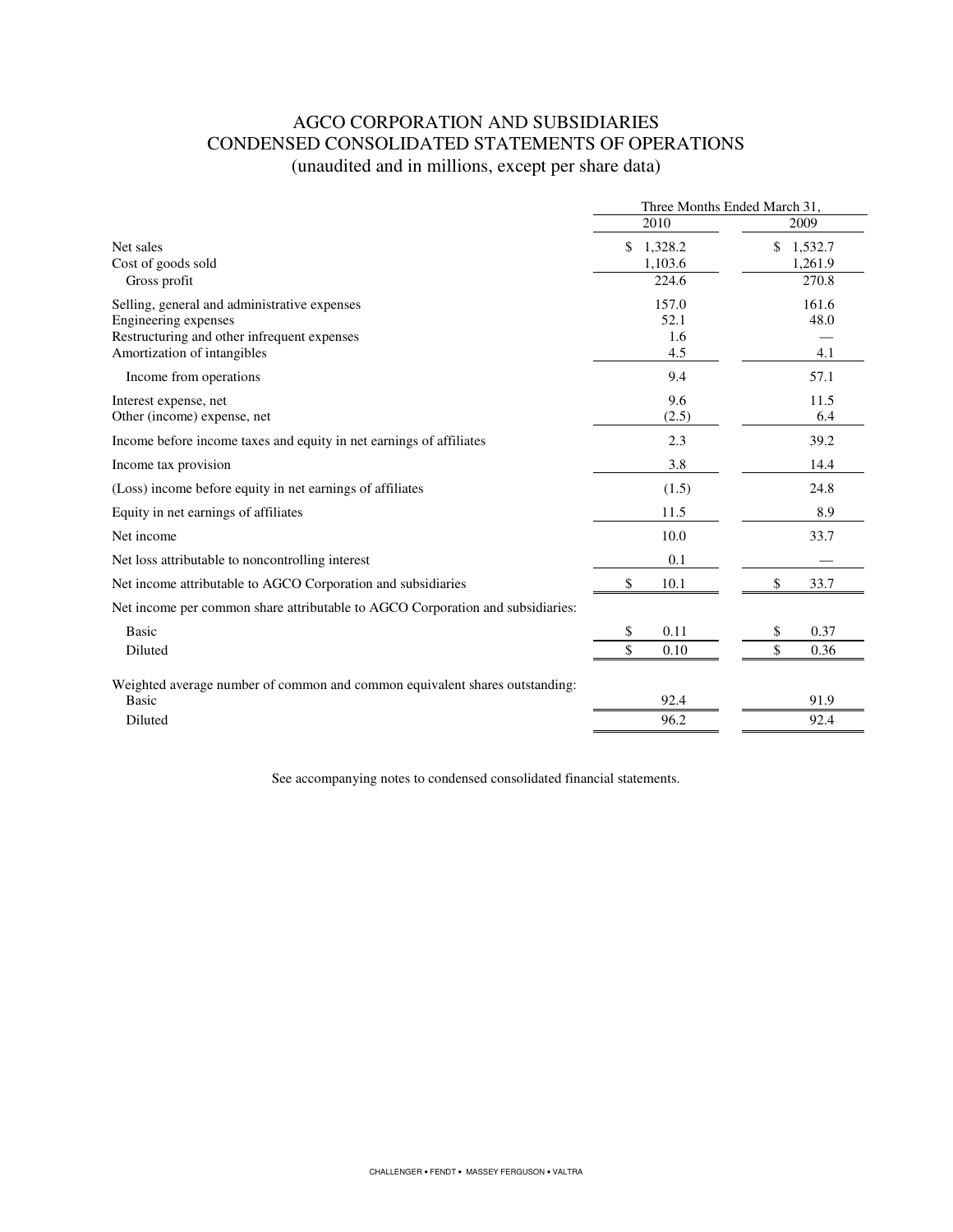### AGCO CORPORATION AND SUBSIDIARIES CONDENSED CONSOLIDATED STATEMENTS OF CASH FLOWS (unaudited and in millions)

|                                                                               | Three Months Ended March 31, |            |
|-------------------------------------------------------------------------------|------------------------------|------------|
|                                                                               | 2010                         | 2009       |
| Cash flows from operating activities:                                         |                              |            |
| Net income                                                                    | \$<br>10.0                   | \$<br>33.7 |
| Adjustments to reconcile net income to net cash used in operating activities: |                              |            |
| Depreciation                                                                  | 33.0                         | 25.7       |
| Deferred debt issuance cost amortization                                      | 0.7                          | 0.7        |
| Amortization of intangibles                                                   | 4.5                          | 4.1        |
| Amortization of debt discount                                                 | 4.0                          | 3.7        |
| Stock compensation                                                            | 2.0                          | 6.4        |
| Equity in net earnings of affiliates, net of cash received                    | (8.5)                        | (5.2)      |
| Deferred income tax provision                                                 | (5.6)                        | (4.3)      |
| Gain on sale of property, plant and equipment                                 | (0.1)                        | (0.2)      |
| Changes in operating assets and liabilities:                                  |                              |            |
| Accounts and notes receivable, net                                            | (29.8)                       | (43.2)     |
| Inventories, net                                                              | (178.9)                      | (236.8)    |
| Other current and noncurrent assets                                           | (6.5)                        | (15.6)     |
| Accounts payable                                                              | 37.1                         | (148.6)    |
| Accrued expenses                                                              | (74.7)                       | (58.1)     |
| Other current and noncurrent liabilities                                      | 10.5                         | (20.4)     |
| Total adjustments                                                             | (212.3)                      | (491.8)    |
| Net cash used in operating activities                                         | (202.3)                      | (458.1)    |
| Cash flows from investing activities:                                         |                              |            |
| Purchases of property, plant and equipment                                    | (24.1)                       | (46.9)     |
| Proceeds from sale of property, plant and equipment                           | 0.1                          | 0.4        |
| Restricted cash and other                                                     |                              | 12.6       |
| Net cash used in investing activities                                         | (24.0)                       | (33.9)     |
| Cash flows from financing activities:                                         |                              |            |
| (Repayment of) proceeds from debt obligations, net                            | (2.1)                        | 58.9       |
| Payment of minimum tax withholdings on stock compensation                     | (8.8)                        | (4.4)      |
| Investments by noncontrolling interest                                        |                              | 1.3        |
| Net cash (used in) provided by financing activities                           | (10.9)                       | 55.8       |
| Effect of exchange rate changes on cash and cash equivalents                  | (6.1)                        | 10.4       |
| Decrease in cash and cash equivalents                                         | (243.3)                      | (425.8)    |
| Cash and cash equivalents, beginning of period                                | 651.4                        | 506.1      |
| Cash and cash equivalents, end of period                                      | \$<br>408.1                  | \$<br>80.3 |
|                                                                               |                              |            |

See accompanying notes to condensed consolidated financial statements.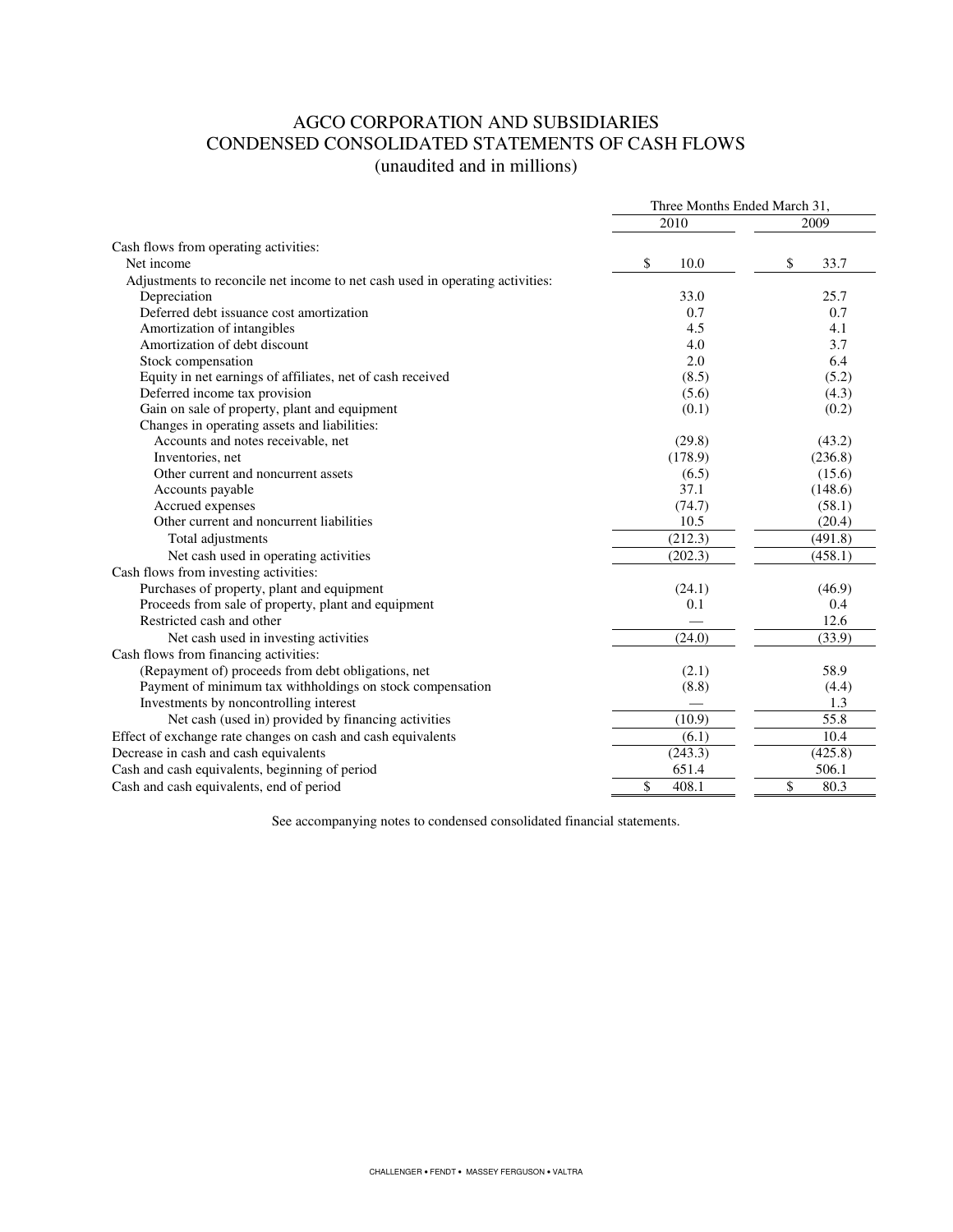### AGCO CORPORATION AND SUBSIDIARIES NOTES TO CONDENSED CONSOLIDATED FINANCIAL STATEMENTS (unaudited, in millions, except per share data)

#### **1. DECONSOLIDATION OF JOINT VENTURE**

 On January 1, 2010, the Company adopted the provisions of Accounting Standards Update ("ASU") 2009-17, "Consolidations (Topic 810): Improvements to Financial Reporting by Enterprises Involved with Variable Interest Entities" ("ASU 2009-17"), and performed a qualitative analysis of all its joint ventures, including its GIMA joint venture, to determine whether it had a controlling financial interest in such ventures. As a result of this analysis, the Company determined that its GIMA joint venture should no longer be consolidated into the Company's results of operations or financial position as the Company does not have a controlling financial interest in GIMA based on the shared powers of both joint venture partners to direct the activities that most significantly impact GIMA's financial performance. GIMA is a joint venture between AGCO and Claas Tractor SAS to cooperate in the field of purchasing, design and manufacturing of components for agricultural tractors. Each party has a 50% ownership interest in the joint venture and has an investment of approximately  $64.2$  million in the joint venture. Both parties purchase all of the production output of the joint venture. The deconsolidation of GIMA resulted in a retroactive reduction to "Noncontrolling interests" within equity and an increase to "Investments in affiliates" in the Company's Condensed Consolidated Balance Sheet as of December 31, 2009 of approximately \$6.4 million. The deconsolidation resulted in a reduction in the Company's "Net sales" and "Income from Operations" within its Condensed Consolidated Statements of Operations, but had no net impact to the Company's consolidated net income for the three months ended March 31, 2009. The deconsolidation also resulted in a reduction of the Company's "Total assets" and "Total liabilities" within its Condensed Consolidated Balance Sheets, but had no net impact to the Company's "Total stockholders' equity" other than the reduction previously mentioned. The Company retroactively restated prior periods and recorded the following adjustments:

| Condensed Consolidated Balance Sheet<br>as of December 31, 2009                                | As<br>Previously<br>Reported | Adjustment              | As adjusted                |
|------------------------------------------------------------------------------------------------|------------------------------|-------------------------|----------------------------|
| Total assets<br><b>Total liabilities</b>                                                       | \$5,062.2<br>\$2,653.1       | \$ (63.3)<br>\$ (56.9)  | 4,998.9<br>S<br>2,596.2    |
| Condensed Consolidated Statement of<br>Operations for the Three Months Ended<br>March 31, 2009 |                              |                         |                            |
| Net sales<br>Income from operations                                                            | \$1,579.0<br>58.6            | \$ (46.3)<br>(1.5)<br>S | 1,532.7<br>S<br>\$<br>57.1 |

#### **2. STOCK COMPENSATION EXPENSE**

The Company recorded stock compensation expense as follows:

|                                              | Three Months Ended |     |  |
|----------------------------------------------|--------------------|-----|--|
|                                              | March 31,          |     |  |
|                                              | 2010<br>2009       |     |  |
| Cost of goods sold                           |                    | 0.5 |  |
| Selling, general and administrative expenses | 1.9                | 5.9 |  |
| Total stock compensation expense             | 2.0                | 6.4 |  |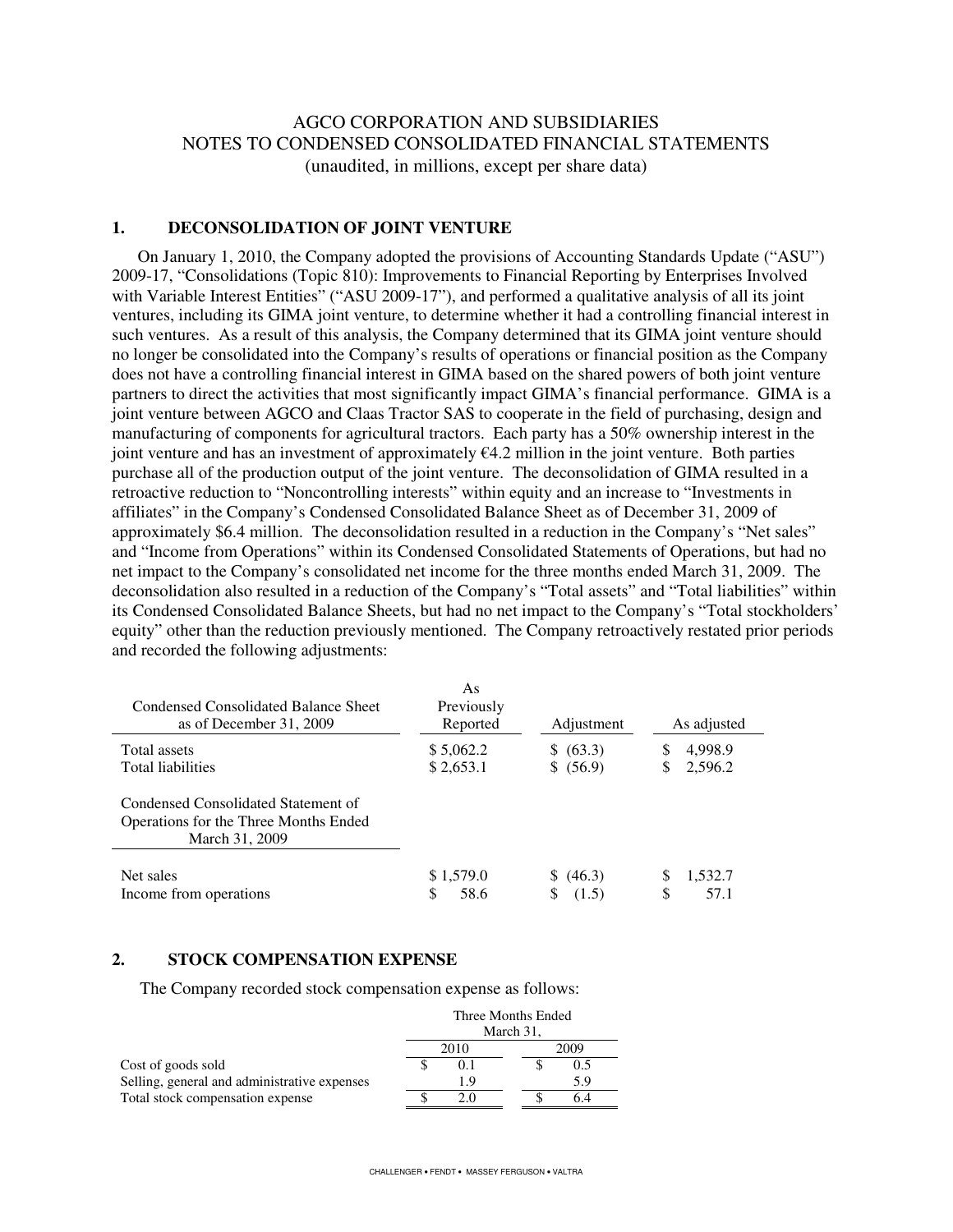#### **3. RESTRUCTURING AND OTHER INFREQUENT EXPENSES**

During 2009 and 2010, the Company announced and initiated several actions to rationalize employee headcount at various manufacturing facilities located in France, Finland, Germany and the United States, as well as at various administrative offices located in the United Kingdom and the United States. The Company also announced the closure of its combine assembly operations in Randers, Denmark in 2009. During the three months ended March 31, 2010, the Company recorded restructuring and other infrequent expenses of approximately \$1.6 million, primarily related to severance and other related costs associated with the Company's rationalization of its operations in Denmark, Finland and the United Kingdom.

#### **4. INDEBTEDNESS**

Indebtedness at March 31, 2010 and December 31, 2009 consisted of the following:

|                                                                 | March 31,<br>2010 | December 31,<br>2009 |
|-----------------------------------------------------------------|-------------------|----------------------|
| $6\%$ % Senior subordinated notes due 2014                      | 270.2             | 286.5                |
| 134\% Convertible senior subordinated notes due 2033            | 195.1             | 193.0                |
| $1\frac{1}{4}\%$ Convertible senior subordinated notes due 2036 | 169.4             | 167.5                |
| Securitization facilities (Note 6)                              | 137.5             |                      |
| Other long-term debt                                            | 0.1               | 0.1                  |
|                                                                 | 772.3             | 647.1                |
| Current portion of long-term debt<br>Less:                      |                   | (0.1)                |
| 134% Convertible senior subordinated notes due 2033             | (195.1)           | (193.0)              |
| Securitization facilities                                       | (137.5)           |                      |
| Total indebtedness, less current portion                        | 439.7             | 454.0                |

 Holders of the Company's 1¾% convertible senior subordinated notes due 2033 and 1¼% convertible senior subordinated notes due 2036 may convert the notes, if, during any fiscal quarter, the closing sales price of the Company's common stock exceeds, respectively, 120% of the conversion price of \$22.36 per share for the 1¼% convertible senior subordinated notes and \$40.73 per share for the 1¼% convertible senior subordinated notes, for at least 20 trading days in the 30 consecutive trading days ending on the last trading day of the preceding fiscal quarter. As of March 31, 2010 and December 31, 2009, the closing sales price of the Company's common stock had exceeded 120% of the conversion price of the 1¾% convertible senior subordinated notes for at least 20 trading days in the 30 consecutive trading days ending March 31, 2010 and December 31, 2009, respectively, and, therefore, the Company classified the notes as a current liability. In accordance with ASU No. 2009-04, "Accounting for Redeemable Equity Instruments," the Company also classified the equity component of the 1¾% convertible senior subordinated notes as "temporary equity." The amount classified as "temporary equity" was measured as the excess of (a) the amount of cash that would be required to be paid upon conversion over (b) the current carrying amount of the liability-classified component. Future classification of both series of notes between current and long-term debt and classification of the equity component of both notes as "temporary equity" is dependent on the closing sales price of the Company's common stock during future quarters. The Company believes it is unlikely the holders of the notes would convert the notes under the provisions of the indenture agreement, thereby requiring the Company to repay the principal portion in cash. In the event the notes were converted, the Company believes it could repay the notes with available cash on hand, funds from the Company's \$300.0 million multi-currency revolving credit facility, or a combination of these sources.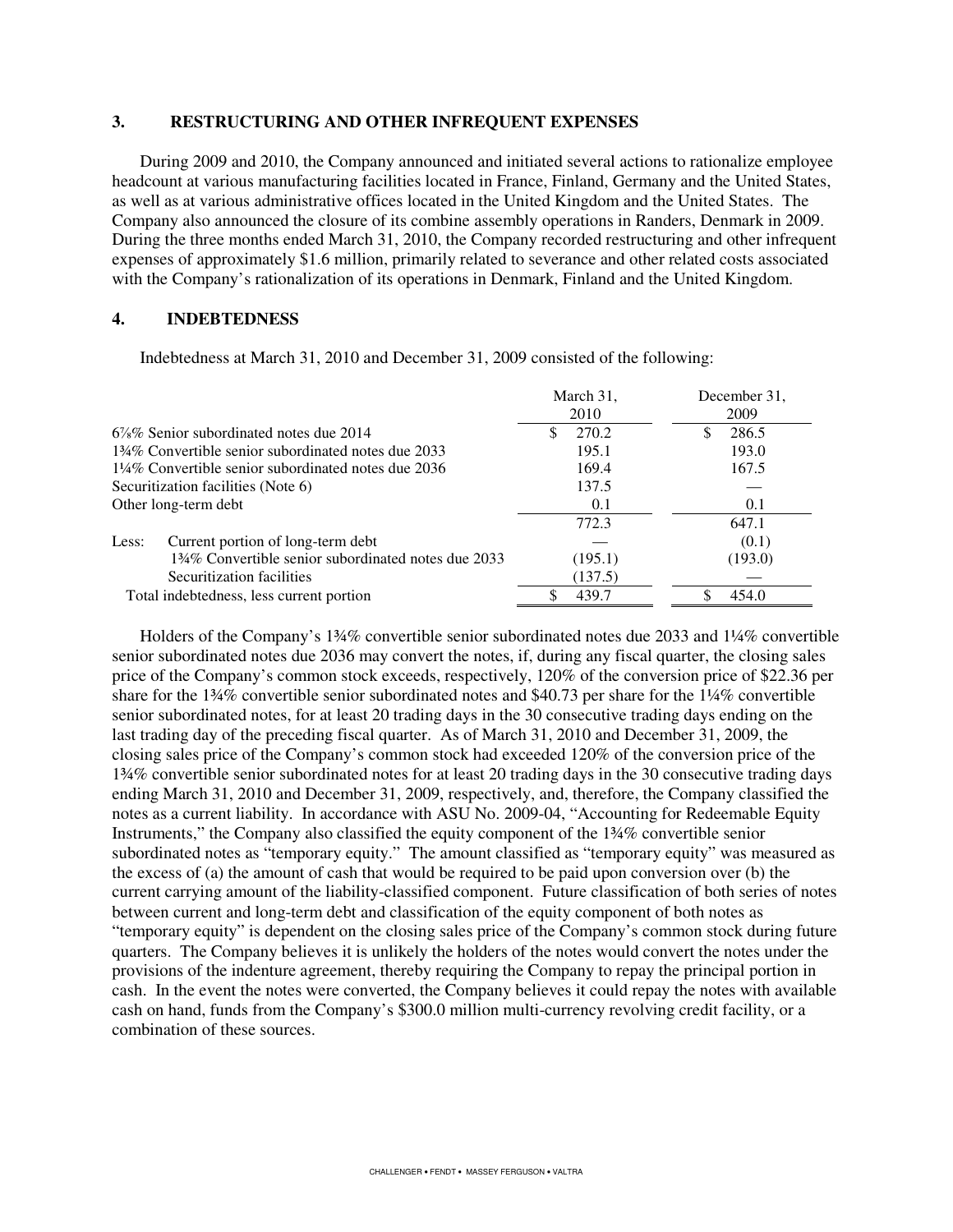#### **5. INVENTORIES**

Inventories at March 31, 2010 and December 31, 2009 were as follows:

|                              | March 31,<br>2010 | December 31.<br>2009 |
|------------------------------|-------------------|----------------------|
| Finished goods               | 546.5             | 480.0                |
| Repair and replacement parts | 402.3             | 383.1                |
| Work in process              | 109.7             | 86.3                 |
| Raw materials                | 244.8             | 207.3                |
| Inventories, net             | \$1,303.3         | \$1,156.7            |

### **6. ACCOUNTS RECEIVABLE SALES AGREEMENTS AND SECURITIZATION FACILITIES**

On January 1, 2010, the Company adopted the provisions of ASU 2009-16, "Transfers and Servicing (Topic 860): Accounting for Transfers of Financial Assets" and ASU 2009-17. As a result of this adoption, the Company's European securitization facilities were required to be recognized within the Company's Condensed Consolidated Balance Sheets. At March 31, 2010, the Company's accounts receivable securitization facilities in Europe had outstanding funding of approximately €101.8 million (or approximately \$137.5 million). Therefore, the Company recognized approximately \$137.5 million of accounts receivable sold through its European securitization facilities as of March 31, 2010 with a corresponding liability equivalent to the funded balance of the facilities.

At March 31, 2010, the Company had accounts receivable sales agreements that permit the sale, on an ongoing basis of substantially all of its wholesale interest-bearing and non-interest bearing receivables in North America to AGCO Finance LLC and AGCO Finance Canada, Ltd., its 49% owned U.S. and Canadian retail finance joint ventures. As of March 31, 2010, net cash received from receivables sold under the U.S. and Canadian accounts receivable sales agreements was approximately \$420.7 million.

Losses on sales of receivables primarily under the Company's accounts receivable sales agreements in North America with AGCO Finance, reflected within "Other expense, net" in the Company's Condensed Consolidated Statements of Operations, were approximately \$2.7 million during the three months ended March 31, 2010. Losses on sales of receivables primarily under the Company's European securitization facility and former U.S. and Canadian securitization facilities were approximately \$5.0 million during the three months ended March 31, 2009.

The Company's AGCO Finance retail finance joint ventures in Europe, Brazil and Australia also provide wholesale financing to the Company's dealers. The receivables associated with these arrangements are without recourse to the Company. As of March 31, 2010 and December 31, 2009, these retail finance joint ventures had approximately \$151.3 million and \$176.9 million, respectively, of outstanding accounts receivable associated with these arrangements. In addition, the Company sells certain trade receivables under factoring arrangements to other financial institutions around the world.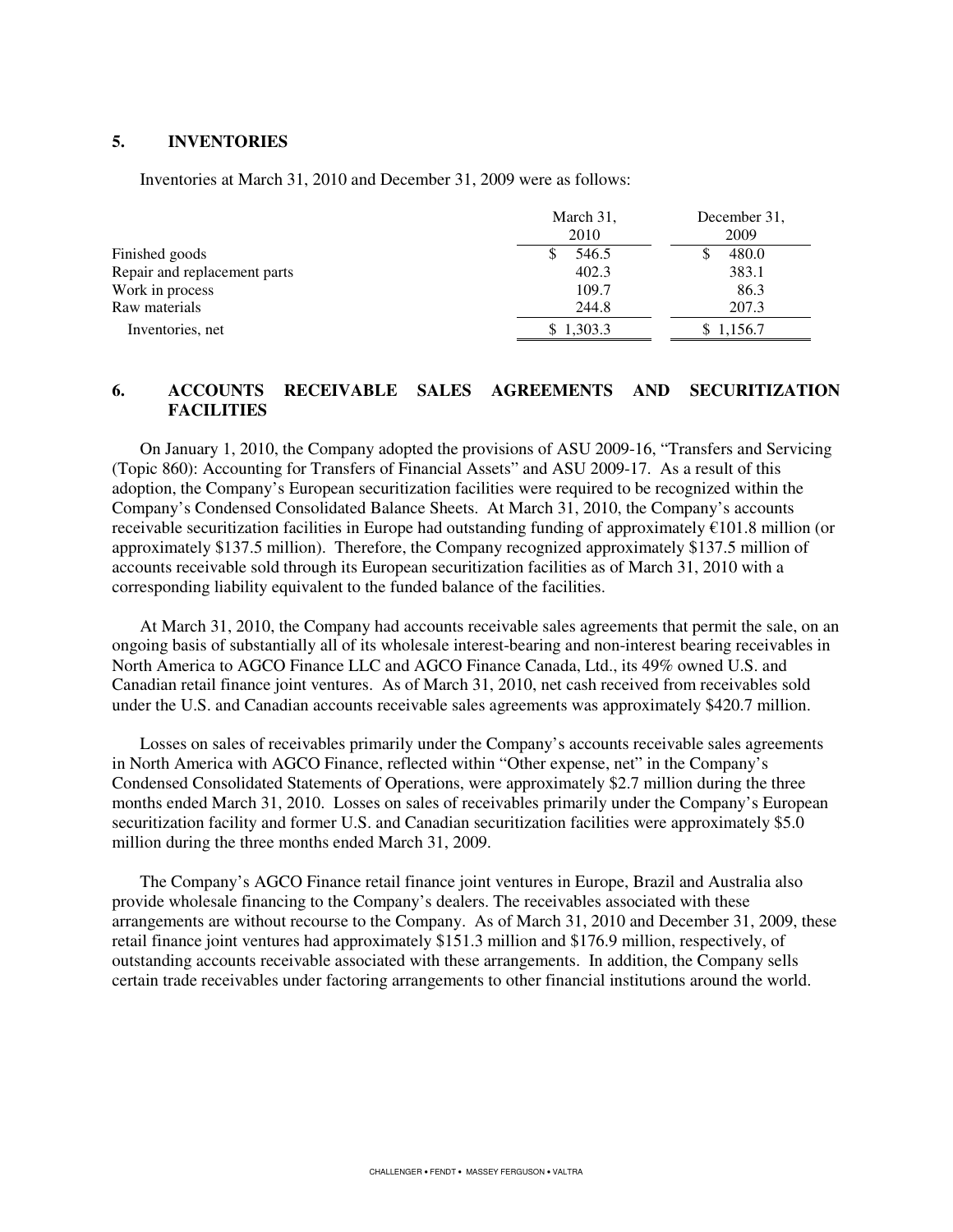### **7. EARNINGS PER SHARE**

The Company's convertible senior subordinated notes provide for (i) the settlement upon conversion in cash up to the principal amount of the converted notes with any excess conversion value settled in shares of the Company's common stock, and (ii) the conversion rate to be increased under certain circumstances if the notes are converted in connection with certain change of control transactions. Dilution of weighted shares outstanding will depend on the Company's stock price for the excess conversion value using the treasury stock method. A reconciliation of net income attributable to AGCO Corporation and subsidiaries and weighted average common shares outstanding for purposes of calculating basic and diluted earnings per share for the three months ended March 31, 2010 and 2009 is as follows:

|                                                                                              | Three Months Ended March 31, |      |
|----------------------------------------------------------------------------------------------|------------------------------|------|
|                                                                                              | 2010                         | 2009 |
| Basic net income per share:                                                                  |                              |      |
| Net income attributable to AGCO Corporation and subsidiaries                                 | 10.1                         | 33.7 |
| Weighted average number of common shares outstanding                                         | 92.4                         | 91.9 |
| Basic net income per share attributable to AGCO Corporation and subsidiaries                 | 0.11                         | 0.37 |
| Diluted net income per share:                                                                |                              |      |
| Net income attributable to AGCO Corporation and subsidiaries for                             |                              |      |
| purposes of computing diluted net income per share                                           | 10.1                         | 33.7 |
| Weighted average number of common shares outstanding                                         | 92.4                         | 91.9 |
| Dilutive stock options, performance share awards and restricted stock                        |                              |      |
| awards                                                                                       | 0.7                          | 0.5  |
| Weighted average assumed conversion of contingently convertible senior<br>subordinated notes | 3.1                          |      |
| Weighted average number of common and common equivalent shares                               |                              |      |
| outstanding for purposes of computing diluted earnings per share                             | 96.2                         | 92.4 |
| Diluted net income per share attributable to AGCO Corporation and subsidiaries               | 0.10<br>S                    | 0.36 |

### **8. SEGMENT REPORTING**

 Effective January 1, 2010, the Company modified its system of reporting, resulting from changes to its internal management and organizational structure over the past year, which changed its reportable segments from North America; South America; Europe/Africa/Middle East; and Asia/Pacific to North America; South America; Europe/Africa/Middle East; and Rest of World. The Rest of World reportable segment includes the regions of Eastern Europe, Asia, Australia and New Zealand and the Europe/Africa/ Middle East segment no longer includes certain markets in Eastern Europe. The changes to the organizational structure over the past year included the creation of a management team responsible for Eastern Europe and Asia. Effective January 1, 2010 and as a result of changes in the Company's organization structure throughout 2009, these reportable segments are reflective of how the Company's chief operating decision maker reviews operating results for the purposes of allocating resources and assessing performance. Disclosures for the first quarter ended March 31, 2009 have been adjusted to reflect the change in reportable segments.

The Company's four reportable segments distribute a full range of agricultural equipment and related replacement parts. The Company evaluates segment performance primarily based on income from operations. Sales for each segment are based on the location of the third-party customer. The Company's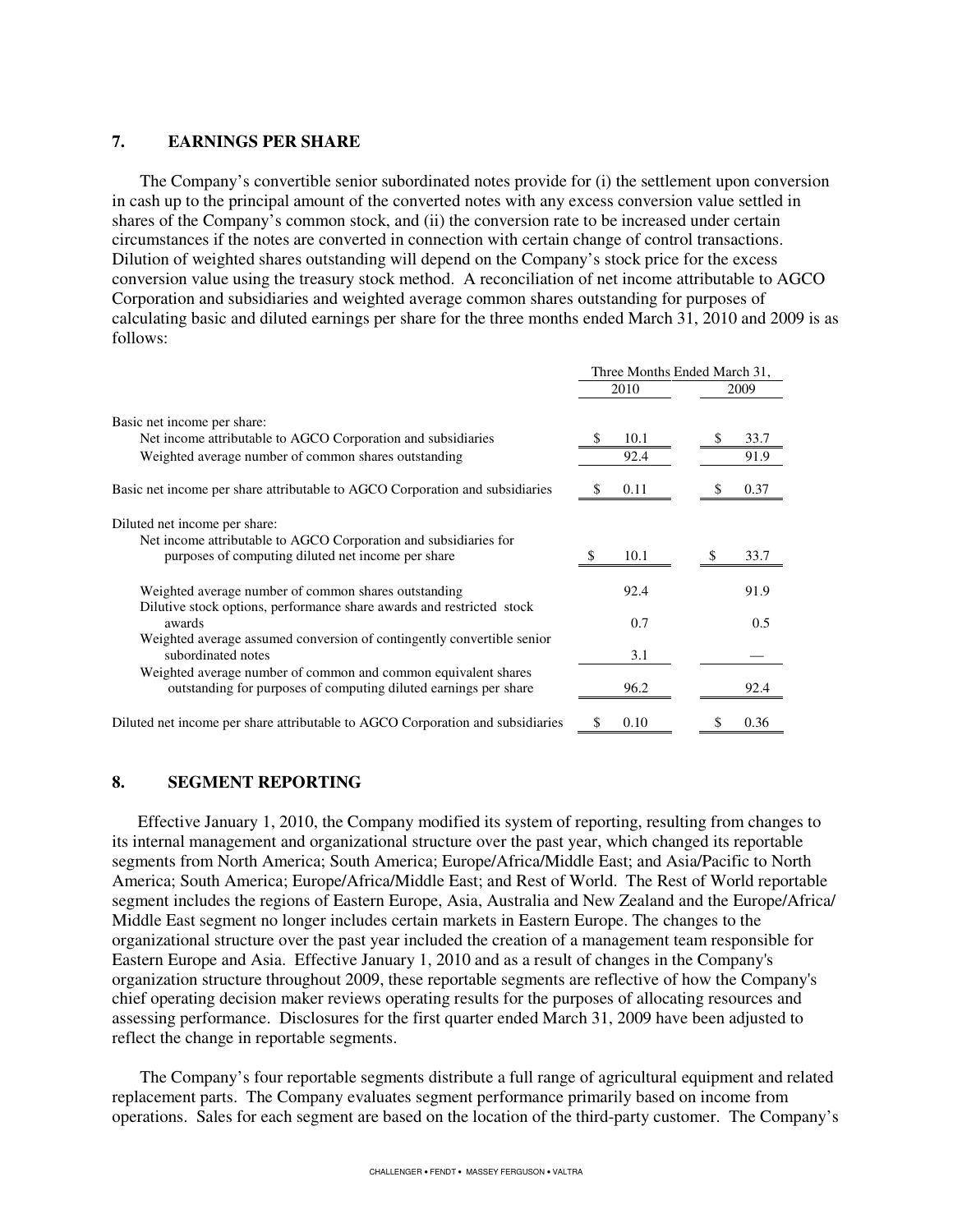selling, general and administrative expenses and engineering expenses are charged to each segment based on the region and division where the expenses are incurred. As a result, the components of income from operations for one segment may not be comparable to another segment. Segment results for the three months ended March 31, 2010 and 2009 are as follows:

| Three Months Ended<br>March 31,                    | North<br>America | South<br>America | Europe/Africa/<br>Middle East | Rest of<br>World | Consolidated      |
|----------------------------------------------------|------------------|------------------|-------------------------------|------------------|-------------------|
| 2010<br>Net sales<br>(Loss) income from operations | \$282.9<br>(7.3) | \$377.3<br>42.8  | 612.3<br>SS.<br>(3.8)         | \$55.7<br>1.8    | \$1,328.2<br>33.5 |
| 2009<br>Net sales<br>Income from operations        | \$393.3<br>5.2   | \$179.5<br>5.4   | 905.7<br>75.7                 | \$54.2<br>2.9    | \$1,532.7<br>89.2 |

A reconciliation from the segment information to the consolidated balances for income from operations is set forth below:

|                                             | Three Months Ended<br>March 31, |        |
|---------------------------------------------|---------------------------------|--------|
|                                             | 2010                            | 2009   |
| Segment income from operations              | 33.5                            | 89.2   |
| Corporate expenses                          | (16.1)                          | (22.1) |
| Stock compensation expense                  | (1.9)                           | (5.9)  |
| Restructuring and other infrequent expenses | (1.6)                           |        |
| Amortization of intangibles                 | (4.5)                           | (4.1)  |
| Consolidated income from operations         | 9.4                             | 57.1   |